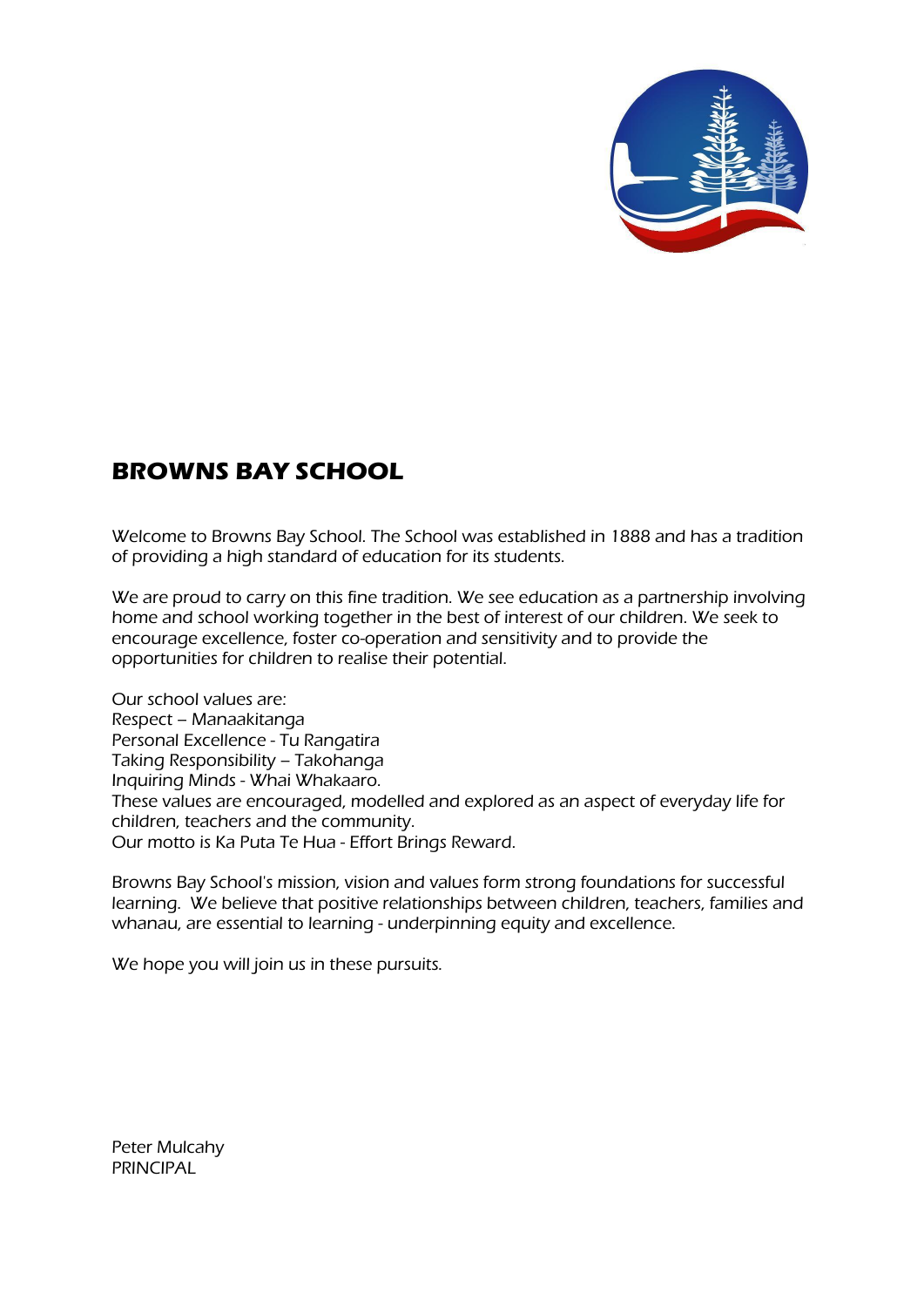# **CODE OF PRACTICE FOR THE PASTORAL CARE OF INTERNATIONAL STUDENTS**

**Browns Bay School** has agreed to observe and be bound by the Code of Practice for the Pastoral Care of International Students published by the Minister of Education. Copies of the Code are available on request from the school or from the New Zealand Qualifications website https://www.nzqa.govt.nz/providers-partners/education-code-of-practice/code-ofpractice

## **Health and Travel Insurance**

International Students at Browns Bay School must show that they have full medical insurance before they can start school. This must cover the cost of medical treatment in New Zealand for the entire duration of your stay as well as your travel to and from New Zealand. International Students are not entitled to publicly funded health services while in New Zealand unless they are:

- A resident or citizen of Australia; or
- A national of the United Kingdom in New Zealand; or

• The holder of a temporary permit that is valid for two vears or more. If you do not belong to one of these special categories and you receive medical treatment during your visit, you will be liable for the full costs of that treatment. If you have an accident you may be covered by ACC even as an International Student [https://www.acc.co.nz/im-injured/injuries-we-cover/visiting-new-zealand/?smooth](https://www.acc.co.nz/im-injured/injuries-we-cover/visiting-new-zealand/?smooth-scroll=content-after-navs)[scroll=content-after-navs](https://www.acc.co.nz/im-injured/injuries-we-cover/visiting-new-zealand/?smooth-scroll=content-after-navs)

## **Immigration**

Full details of visa and permit requirements, advice on rights to employment in New Zealand while studying, and reporting requirements are available through the New Zealand Immigration Service, and can be viewed on their website at <https://www.immigration.govt.nz/new-zealand-visas>

# **Costs of Tuition**

The Board of Trustees has set the International Student fee as follows:

#### For a full year the fee will be **\$13,408.75**

| 1.748.97 GST | 10,875.00 School Fee<br>784.78 Non-refundable admin fee (incl MoE levy) |
|--------------|-------------------------------------------------------------------------|
|              | \$13,408.75 TOTAL (incl GST)                                            |

For a full year there is a sibling discount of 10% for the tuition component of the fee.

## To pay by the term the fee will be **\$3,856.76**

| 458.70<br>503.06 | 2,895.00 School Fee<br>Non-refundable admin fee (incl MoE levy)<br>GST |
|------------------|------------------------------------------------------------------------|
|                  | \$3,856.76 TOTAL (incl GST)                                            |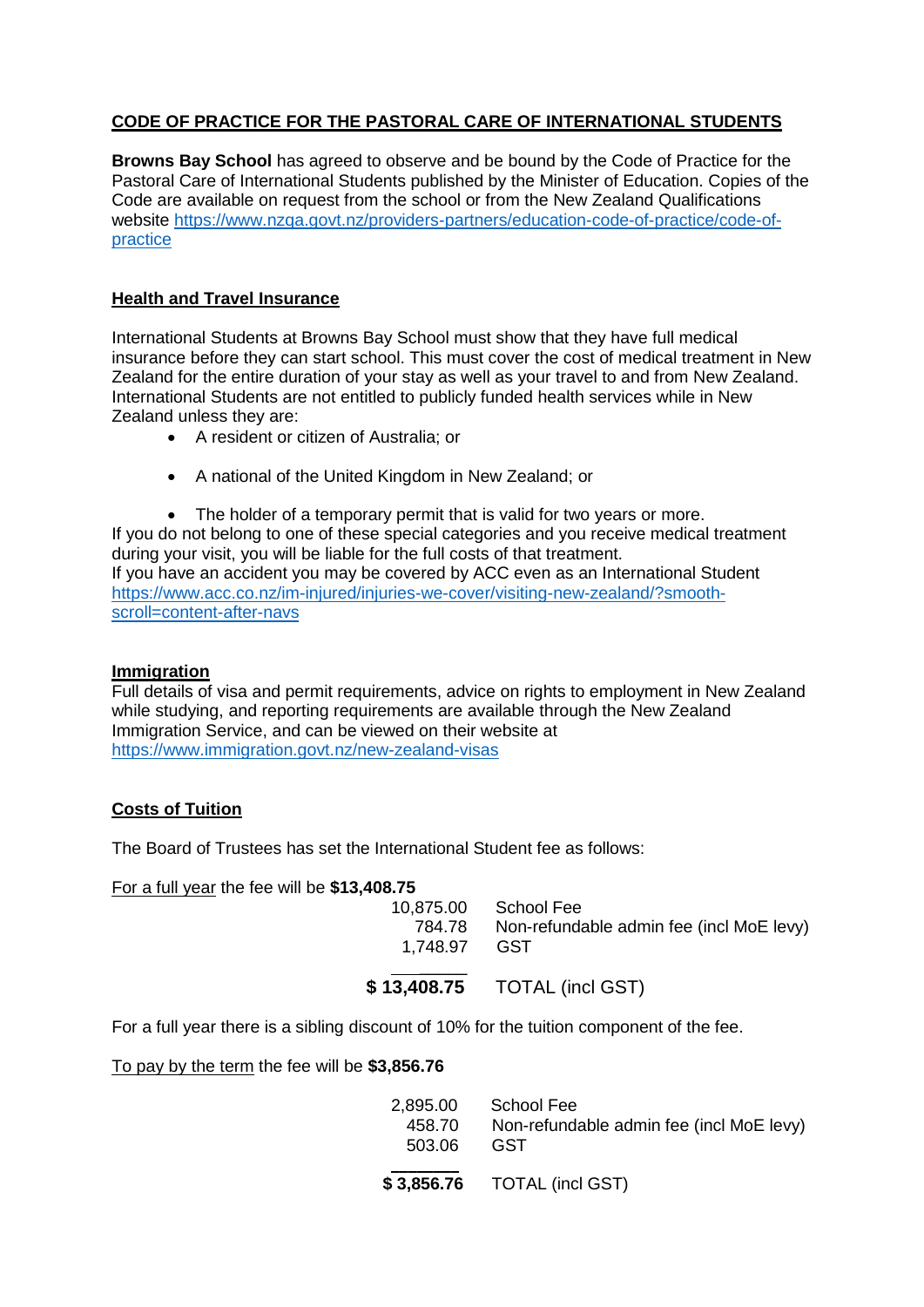The International Student fee includes the basic stationery requirements and uniform items as outlined below. Additional uniform items may be purchased online from our school uniform supplier if you wish, at [www.argyleonline.co.nz](http://www.argyleonline.co.nz/) . Uniform items may be viewed and tried on at the school office to check for size.

The tuition fee includes:

- **•** Tuition
- Admin fee
- MoE levy
- GST
- Basic stationery kit
- 3-5 uniform items as listed below

It does not include:

- Travel and Medical insurance
- Mathletics (\$25 per year for Year 2-6 students)
- Camps and other class trips, or general class-related activities
- Membership of sports teams, instrumental tuition etc

## **Uniform items**

For students enrolling for one term only  $-3$  items of uniform as follows:

- $\bullet$  1 hat
- $\bullet$  1 shirt
- 1 pair of shorts or skort
- OR
	- 1 polar fleece
	- $\bullet$  1 shirt
	- 1 pair of shorts, skort or trousers

For students enrolling for more than one term – 5 items of uniform as follows:

- $\bullet$  1 hat
- 1 polar fleece

Plus either

2 shirts and 1 pair of shorts, skort or trousers

OR

• 1 shirt and 2 pairs of shorts, skort or trousers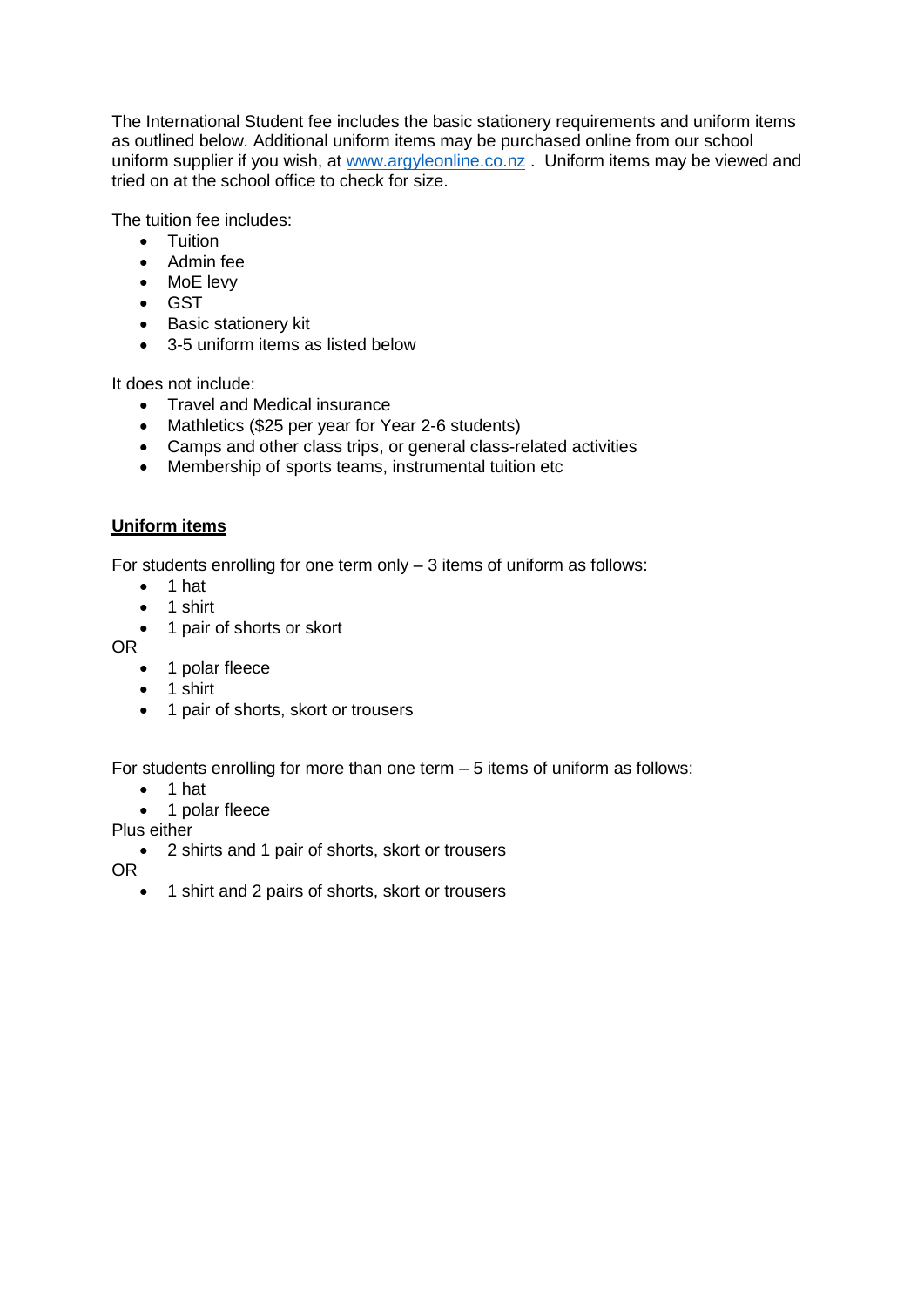The school must be notified of any special needs and or behavioural issues at the time of application. Failure to do so could result in the enrolment being terminated. If identified needs can be addressed, additional costs may be incurred.

## **Application Requirements and Procedures**

- Application to the school is made by completing the International Students Enrolment form in full, and stating the requested start and finish dates for study.
- If a place is available for the student, parents will be given a letter offering the student a place at the school.
- If parents wish to accept the offer of place they must sign and return the acceptance slip on the offer of place letter within 14 days.
- Parents will be invoiced for the full fee.
- A receipt for the payment of the fee will then be given to the parents to take to NZ Immigration to obtain the correct Student Visa.
- Parents will be sent a copy of the prospectus and other supporting information.
- Parents will be given a tuition agreement to sign.

*Entry to the school is dependent on the fee being paid, a copy of the student permit/visa from the child's passport giving the child permission to study at Browns Bay School, sighting of full medical insurance, and confirmation that the child will be living with their parent for the duration of their study at our school.* 

## **Conditions of Acceptance of Application**

The parents must sign and return the slip (or scan and email it) indicating that they accept the offer of place.

School fees must be paid in full, in advance. The place will only be held once the fees have been paid in full.

The relevant Student Visa has been issued by NZIS and sighted by the School.

Full medical and travel insurance including travel to and from New Zealand.

## **Refund Conditions**

The School may consider a refund of tuition fees in line with the Refund of International Student Fees Procedures as below or on the School Website (www.brownsbay.school.nz).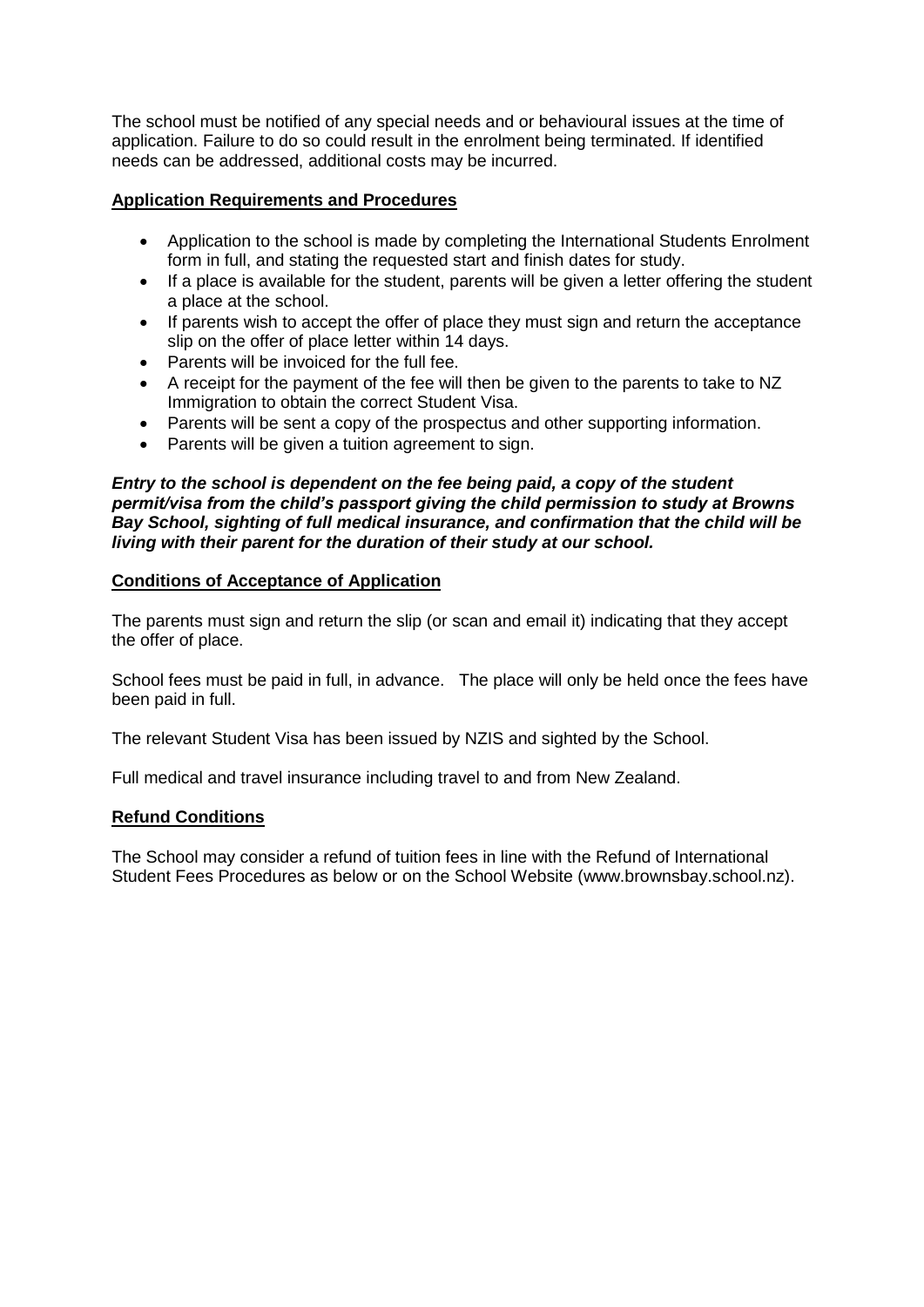## **Information on Facilities, Equipment & Staffing**

Browns Bay School has the following facilities available to students during the school day:

Heated Swimming Pool School Hall Hard court areas Grassed playing fields School library Playground structures Tuck shop

Equipment provided by the school includes: Sports/physical education equipment Teaching/learning resources Library books Musical instruments for classroom use Classroom computers Classroom smartboards or projectors Staffing provided includes: Classroom teaching staff Korean and Chinese teacher aides Specialist teachers for Music, Maori and Art ESOL Teacher for students from a non-English speaking background Teacher and liaison personnel for International Students Administrative staff Classroom teacher/student ratio averaging approximately 1:29

# **BROWNS BAY SCHOOL OFFERS...**











Yr 5/6 Waterwise

Outdoor Education / Camps

**Class Swimming** 

Sports Programme

**ESOL** groups









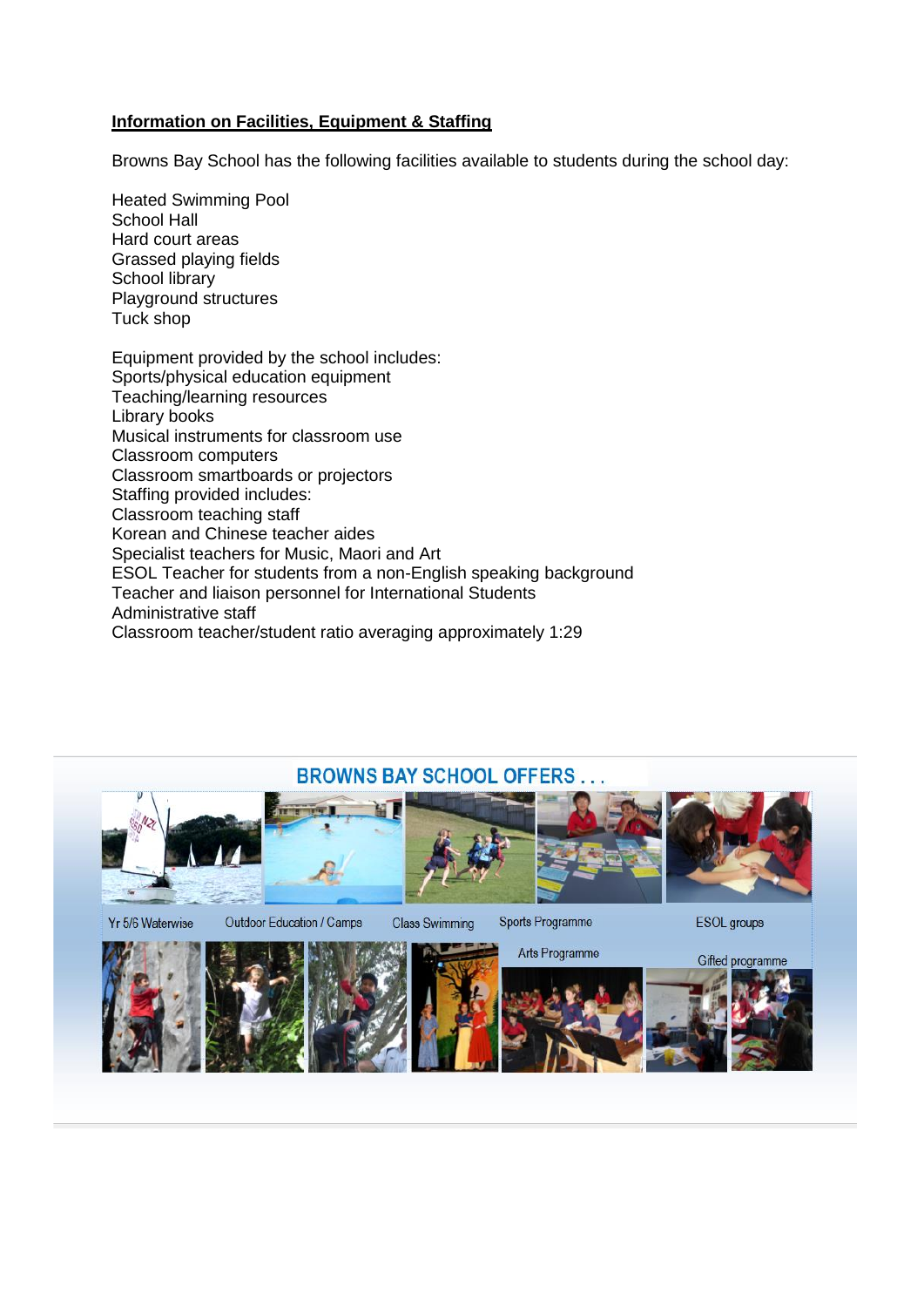## **Information on Courses**

Classrooms in the School are of a single cell nature (1 teacher to 1 class), they operate in three teams -

Junior (Year 1, Year2), Middle (Year 3, Year 4), Senior (Year 5, Year 6).

Class programmes are designed to meet the requirements of the National Curriculum Guidelines which all New Zealand schools are required to follow. This includes instruction in the seven essential learning areas: English, Mathematics, Social Studies, Science, Arts, Technology and Health & Physical Education.

### **Information on Accommodation**

Browns Bay School **does not offer or organise** accommodation for International Students. All International Students, with the exception of Group Students, must be living with their parent for the duration of their study at Browns Bay School.

## **Orientation Procedures**

International Students will be given an orientation on or before their first day of school. Orientation will include:

- An introduction to the classroom teacher, the Principal/Deputy Principal/or Associate Principal if available.
- An introduction to key Administration staff and International Student liaison personnel.
- Orientation to the school including the location of the sick bay and the toilets, where to hang schoolbags, and where to eat lunch.
- Introduction to the student's New Zealand classroom
- Advice on school activities, including sports and music.
- Meeting a buddy of the same home language if available.

## **School Grievance Procedures – International Students**

All grievances will be treated seriously, even if they appear trivial. Any staff member who is approached by an international student or parent who has a complaint about the school must:

- 1. Record in writing what the grievance is about. The written record must include:
	- the date of the grievance.
	- the name of the student involved.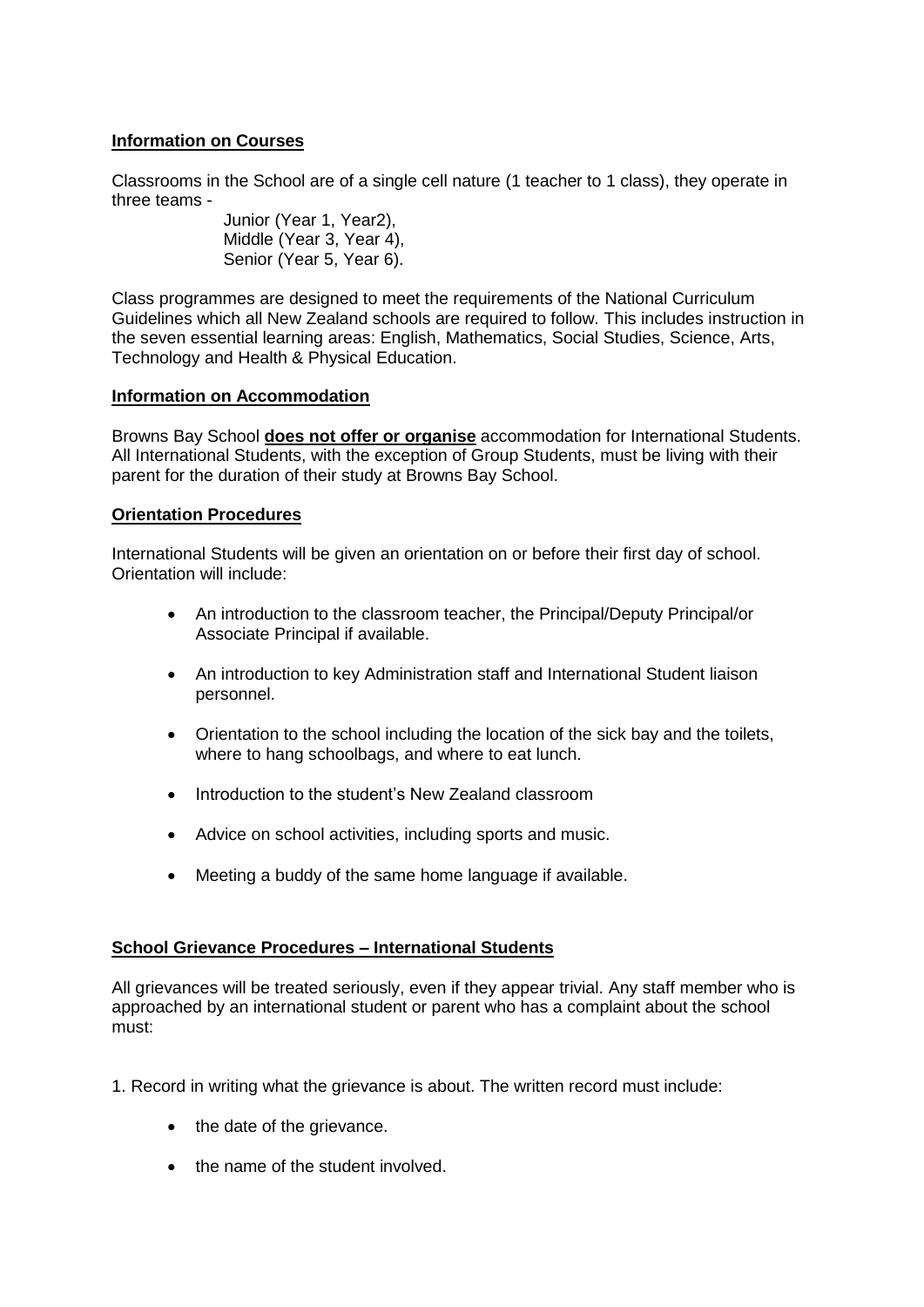- the name of the person advising the school about the grievance.
- the nature of the grievance.

2. Refer the grievance to another member of staff (usually the Principal or the International Liaison person) if appropriate.

3. File a copy of the written record of the grievance on the international student's file. The following guidelines should be followed when dealing with an international student or parent who has a grievance:

- Staff should be empathetic.
- Staff should only attempt to resolve a grievance if it is within the scope of their position and experience.
- If the student or parent is extremely agitated and/or the grievance is of a serious nature, the staff member may refer the matter to the Principal / Deputy Principal / Associate Principal.

4. As Browns Bay School is a signatory to the Code of Practice, any breach of the Code can be reported to the DRS (International Students' Contract Dispute Resolution Scheme) at www.fairwayresolution.com or to the Code Administrator. The DRS is established to receive and adjudicate on complaints received from International Students or their authorised agents/representatives concerning alleged breaches of the Code. International Students who consider that the serviced provided by Browns Bay School do not satisfy the requirements of the Code may seek redress through the DRS when they have exhausted the internal grievance procedures of the school.

## **Withdrawal Procedure**

Students intending to withdraw from the school must advise the school at least two weeks in advance.

The school refund policy below will apply when a student withdraws.

The New Zealand Immigration Service will be notified when a student withdraws.

## **Termination Procedure**

The school has the right to terminate enrolment in the event of:

**•** Continued and/or unexplained absenteeism:

In the event that attendance falls below an acceptable level the school may terminate the student's enrolment.

**•** Disruptive behaviour:

This includes failure to follow school staff instructions, inappropriate behaviour towards other students, and disruption in class. In the event of ongoing disruptive behaviour, the school may terminate enrolment.

**•** Non-Disclosure:

Where behavioural problems and or special needs are not disclosed at the time of enrolment the school may consider terminating the student's enrolment.